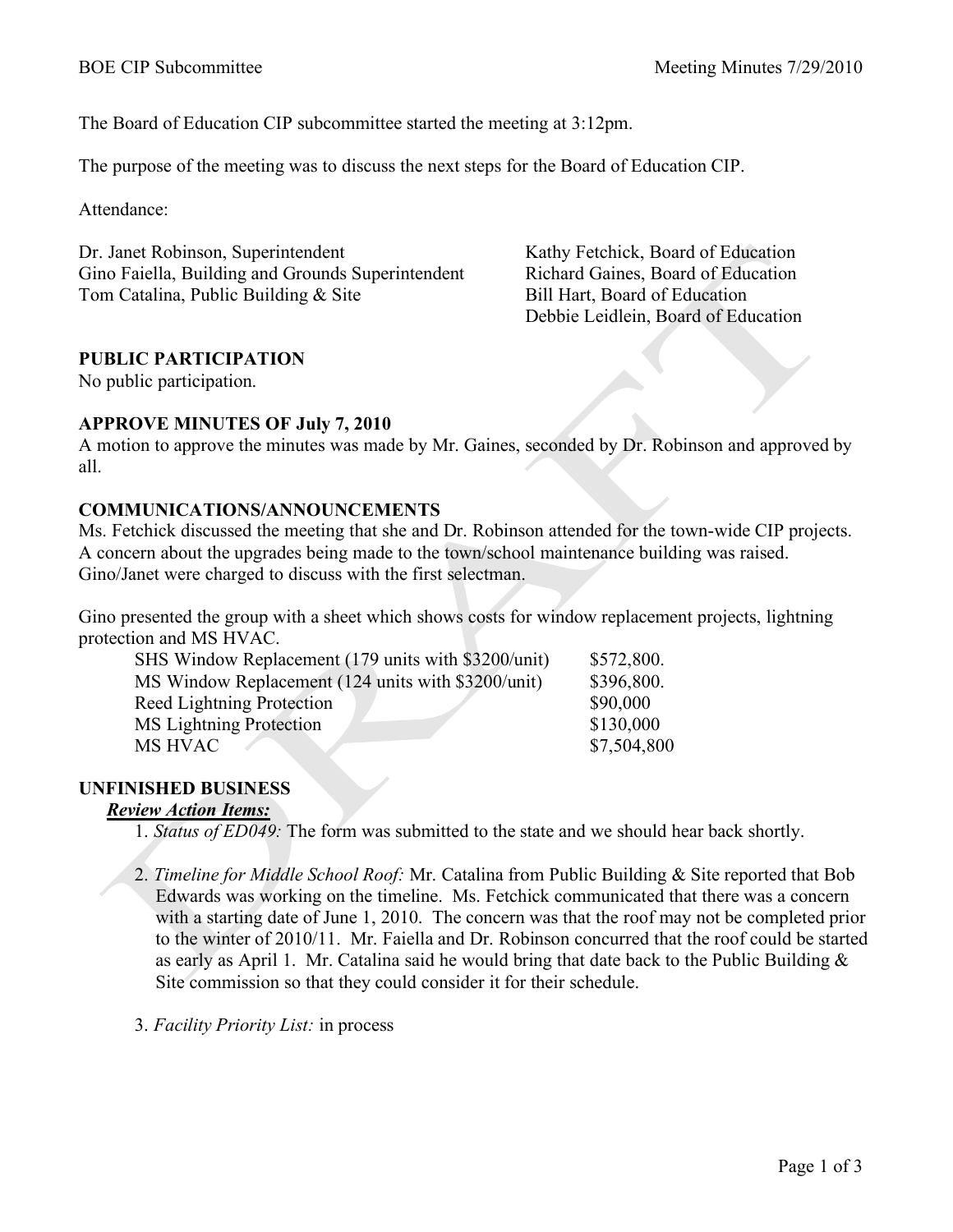#### **NEW BUSINESS**

*CIP Priority List:* The committee agreed that the 1<sup>st</sup> and 2<sup>nd</sup> CIP projects were still the MS Roof and the Hawley HVAC projects, respectively. In discussing the balance of the CIP projects, it was agreed that the projects needed to be broken down into smaller pieces, if possible, and the HVAC projects should be reordered to reflect the latest testing and the 2002 Air Quality report. To that end, the MS Project was broken up into the following pieces:

- MS HVAC Design
- MS Boiler Replacement
- MS Ventilation
- MS Air Conditioning
- MS Renovation (media center/science labs)

An action item was assigned to Gino to get design fees for the MS HVAC design as well as potential costs to replace the MS Boilers.

The committee felt that the overall CIP priorities should be modified as follows:<br> $3<sup>rd</sup>$  MS HVAC Design/Boilers/Ventilation/Air Conditioning

- $3<sup>rd</sup>$  MS HVAC Design/Boilers/Ventilation/Air Conditioning  $4<sup>th</sup>$  SHS HVAC
- 
- $4<sup>th</sup>$  SHS HVAC<br> $5<sup>th</sup>$  MG HVAC MG HVAC

Several of the above projects would fall off the end of the 5 year CIP. Additionally, there are other projects that will extend beyond the 5 year scope. The following is a preliminary list of those projects which need to be prioritized among themselves (AI Ron/Gino/Facilities Cmte):

- HS Auditorium Renovation
- SHS Window Replacement
- MG Window Replacement
- Reed Lightning Protection
- Middle School Lightning Protection

In talking over the lightning protection, an action item was assigned to Mr. Bienkowski to investigate any insurance savings the district may receive if the buildings were protected for lightning.

*Next Steps for CIP:* Next meeting will be on August 5<sup>th</sup>, 3pm, BOE Large Conference room and will continue to be a joint meeting with both the CIP and Facilities sub-committees.

|                          |                              | Due      | Complete |
|--------------------------|------------------------------|----------|----------|
| <b>Responsible Party</b> | <b>Action</b>                | Date     | Date     |
| Gino/Ron                 | Break out costs for MS       | 8/5/2010 |          |
|                          | Design, Boiler, Ventilation, |          |          |
|                          | Air Conditioning             |          |          |
| Gino/Ron/Facilities      | Prioritize Projects which    | 8/5/2010 |          |
| Cmte                     | were pushed off 5 year CIP   |          |          |
|                          | (HS Auditorium, MG HVAC,     |          |          |
|                          | SHS Windows, MG              |          |          |
|                          | Windows, Reed Lightening     |          |          |
|                          | Protection, MS Lightening    |          |          |
|                          | Protection)                  |          |          |